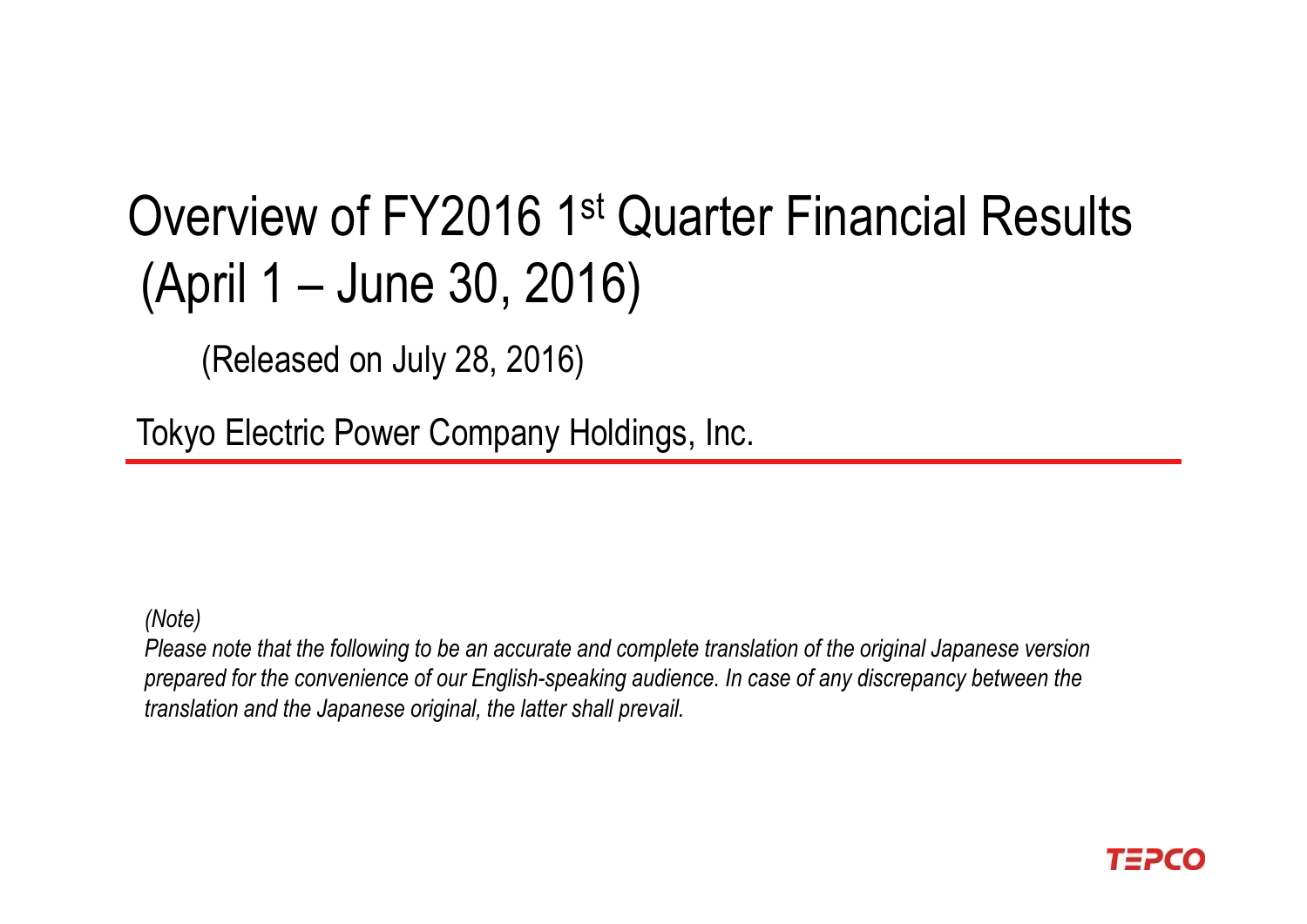### **Key Points of FY2016 1<sup>st</sup> Quarter Financial Results** 1

### **< FY2016 1st Quarter Financial Results >**

- $\mathcal{L}_{\mathcal{A}}$  Ordinary revenues decreased for the second consecutive year due to a decrease in the unit price of electricity resulting from fuel cost adjustments etc. and a decrease in electricity sales.
- $\overline{\phantom{a}}$  Ordinary expenses decreased due to the fall of fuel prices and the continued extensive cost reduction efforts on a company wide level, therefore ordinary income achieved profits for the third consecutive year.
- $\mathcal{L}$  However, effect caused by fuel cost adjustments decreased compared to the previous year, and ordinary profits decreased for the first time in four years.
- $\mathcal{L}_{\mathcal{A}}$  Although net income decreased substantially due to extraordinary loss for expenses for nuclear damage compensation, it achieved profits for the second consecutive year.

### **< FY2016 Full-Year Financial Forecasts >**

П FY2016 full-year financial forecasts is to be determined, because the current situation makes it difficult to release an operation plan for Kashiwazaki-Kariwa Nuclear Power Station.

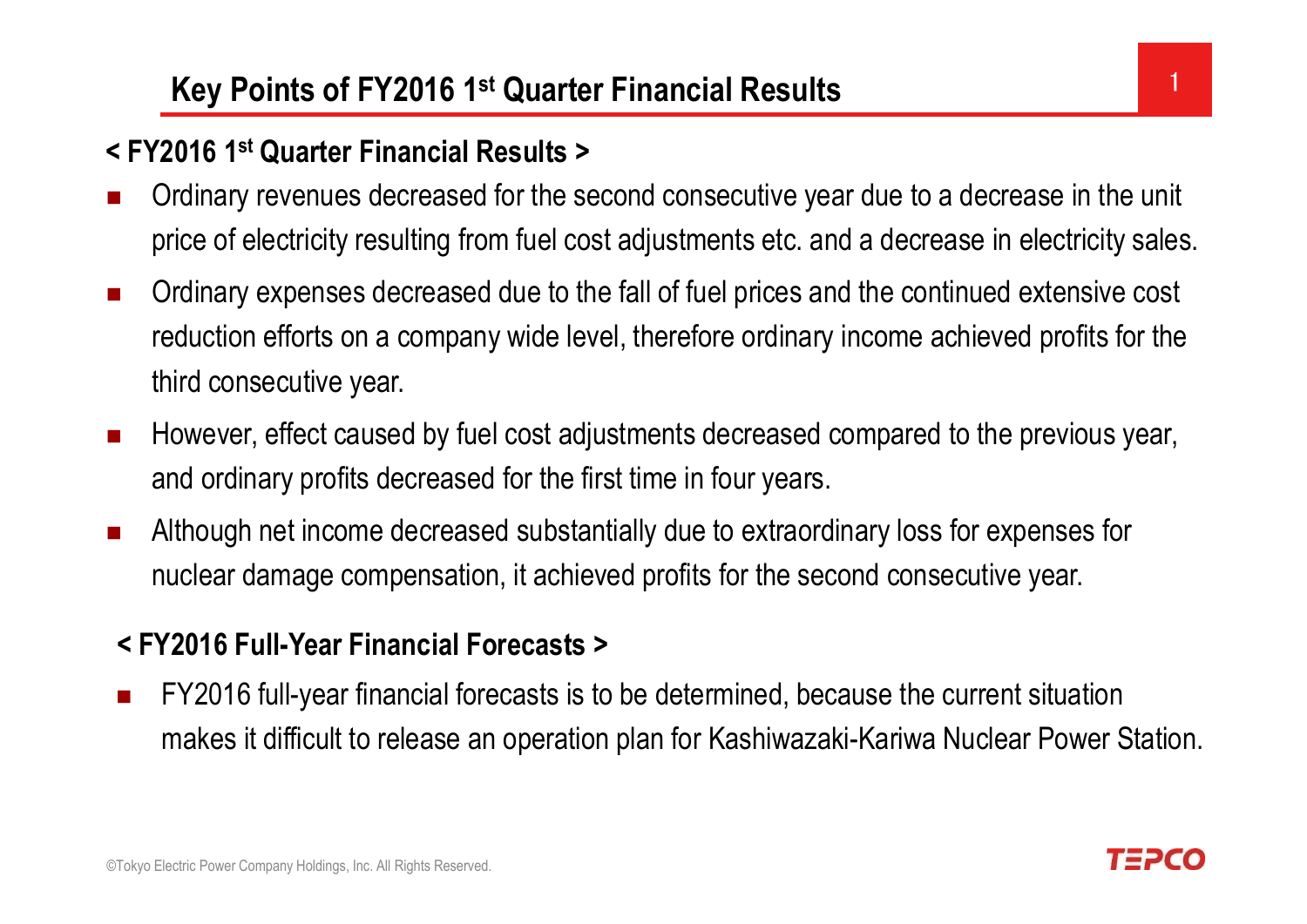|                                                | FY2016       | FY2015       | Comparison |                      |
|------------------------------------------------|--------------|--------------|------------|----------------------|
|                                                | $Apr-Jun(A)$ | $Apr-Jun(B)$ | $(A)-(B)$  | (% )<br>$\mathsf{A}$ |
| <b>Operating Revenues</b>                      | 1,264.9      | 1,551.6      | $-286.6$   | 81.5                 |
| Operating Income                               | 143.6        | 228.2        | $-84.6$    | 62.9                 |
| Ordinary Income                                | 136.7        | 214 1        | $-77.3$    | 63.9                 |
| <b>Extraordinary Income</b>                    |              | 426.7        | $-426.7$   |                      |
| <b>Extraordinary Loss</b>                      | 119.9        | 405.6        | $-285.7$   |                      |
| Net Income attributable<br>to owners of parent | 1.1          | 203.3        | $-202.1$   | 0.6                  |

**TEPCO**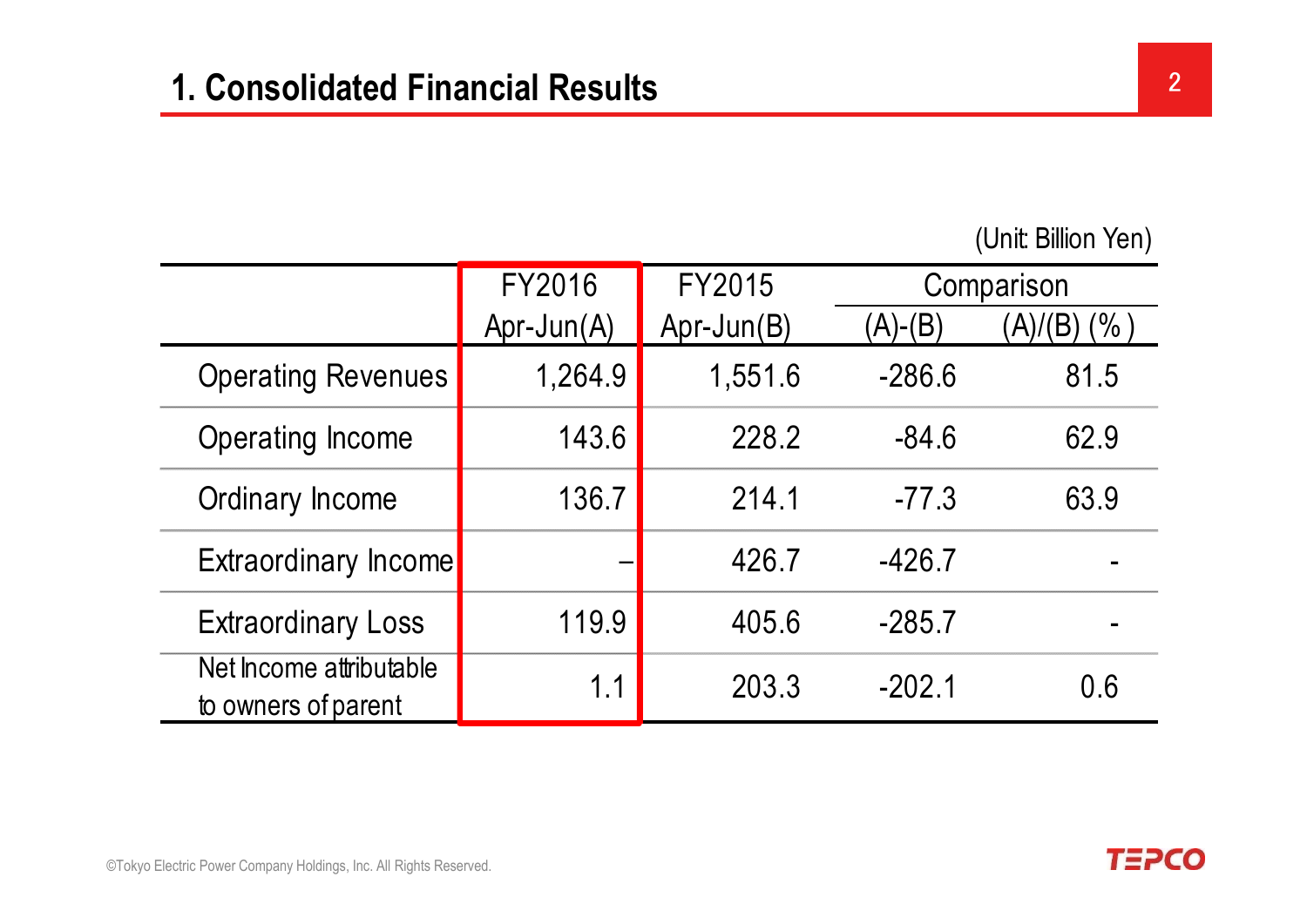## **2. Electricity Sales Volume/ Key Factors Affecting Performance**

| <b>Electricity Sales Volume</b><br>(Unit: Billion kWh) |                |              |            |               |  |  |
|--------------------------------------------------------|----------------|--------------|------------|---------------|--|--|
|                                                        | FY2016         | FY2015       | Comparison |               |  |  |
|                                                        | Apr-Jun $*(A)$ | $Apr-Jun(B)$ | $(A)-(B)$  | $(A)/(B)$ (%) |  |  |
| Lighting                                               | 19.0           | 19.7         | $-0.7$     | 96.3          |  |  |
| Power                                                  | 37.3           | 38.9         | $-1.6$     | 95.8          |  |  |
| Total                                                  | 56.3           | 58.6         | $-2.3$     | 96.0          |  |  |

\* Excluding islands. Including nation-wide sales.

#### **Key Factors Affecting Performance**

**Electricity Sales Volume**

|                                                 | FY2016<br>$Apr-Jun(A)$ | FY2015<br>$Apr-Jun(B)$ | $(A)-(B)$ |
|-------------------------------------------------|------------------------|------------------------|-----------|
| Foreign Exchange Rate (Interbank, yen/dollar)   | 108.1                  | 121.4                  | $-13.3$   |
| Crude Oil Prices (All Japan CIF, dollar/barrel) | 41.1                   | 59.6                   | $-18.5$   |
| LNG Prices (All Japan CIF, dollar/barrel)       | 34.7                   | 53.3                   | $-18.6$   |

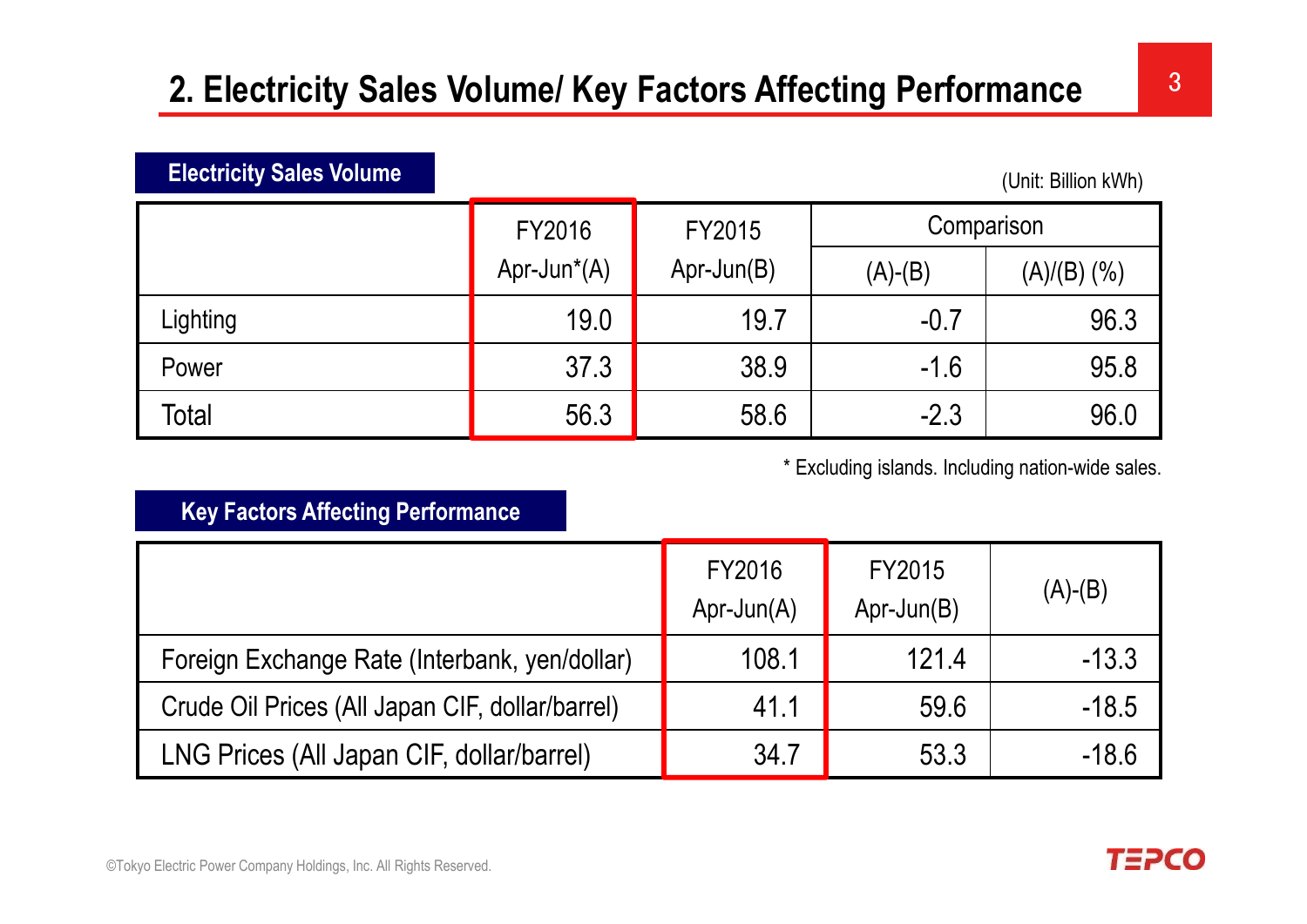|                                                                                     | FY2016        | FY2015          | Comparison |                   |                                                                                                                                                     |  |
|-------------------------------------------------------------------------------------|---------------|-----------------|------------|-------------------|-----------------------------------------------------------------------------------------------------------------------------------------------------|--|
|                                                                                     | Apr - Jun (A) | Apr - Jun $(B)$ | $(A)-(B)$  | $(A)/(B)$ $(\% )$ | <b>Effect of fuel cost</b>                                                                                                                          |  |
| (Operating Revenues)                                                                | 1,264.9       | 1,551.6         | $-286.6$   | 81.5              | adjustments -263.0<br>• Decrease in electricity<br>sales $-47.0$                                                                                    |  |
| <b>Electricity Sales Revenues</b>                                                   | 1,064.4       | 1,349.9         | $-285.4$   | 78.9              |                                                                                                                                                     |  |
| Lighting                                                                            | 450.4         | 548.0           | $-97.6$    | 82.2              | <b>Total of TEPCO</b>                                                                                                                               |  |
| Power                                                                               | 614.0         | 801.9           | $-187.8$   | 76.6              | <b>Holdings and three Core</b><br><b>Operating Companies</b><br>(TEPCO Fuel & Power,<br><b>TEPCO Power Grid and</b><br><b>TEPCO Energy Partner)</b> |  |
| Inter-regional Electricity Sales and<br><b>Electricity Sales to Other Companies</b> | 23.7          | 44.9            | $-21.1$    | 52.9              |                                                                                                                                                     |  |
| <b>Other Revenues</b>                                                               | 155.6         | 131.1           | 24.4       | 118.7             | (after intercompany<br>elimination)                                                                                                                 |  |
| (Written again) Grant under Act on<br>Procurement of Renewable Electric Energy      | 82.8          | 56.8            | 25.9       | 145.7             | Total of subsidiaries and                                                                                                                           |  |
| Subsidiaries / Affiliated Companie.                                                 | 44.0          | 43.2            | 0.8        | 101.9             | affiliated companies<br>excluding three Core                                                                                                        |  |
| <b>Ordinary Revenues</b>                                                            | 1,287.8       | 1,569.2         | $-281.4$   | 82.1              | <b>Operating Companies</b><br>(after intercompany<br>المتملكم متلممتان                                                                              |  |

Total of subsidiaries and d Operating Companies elimination)

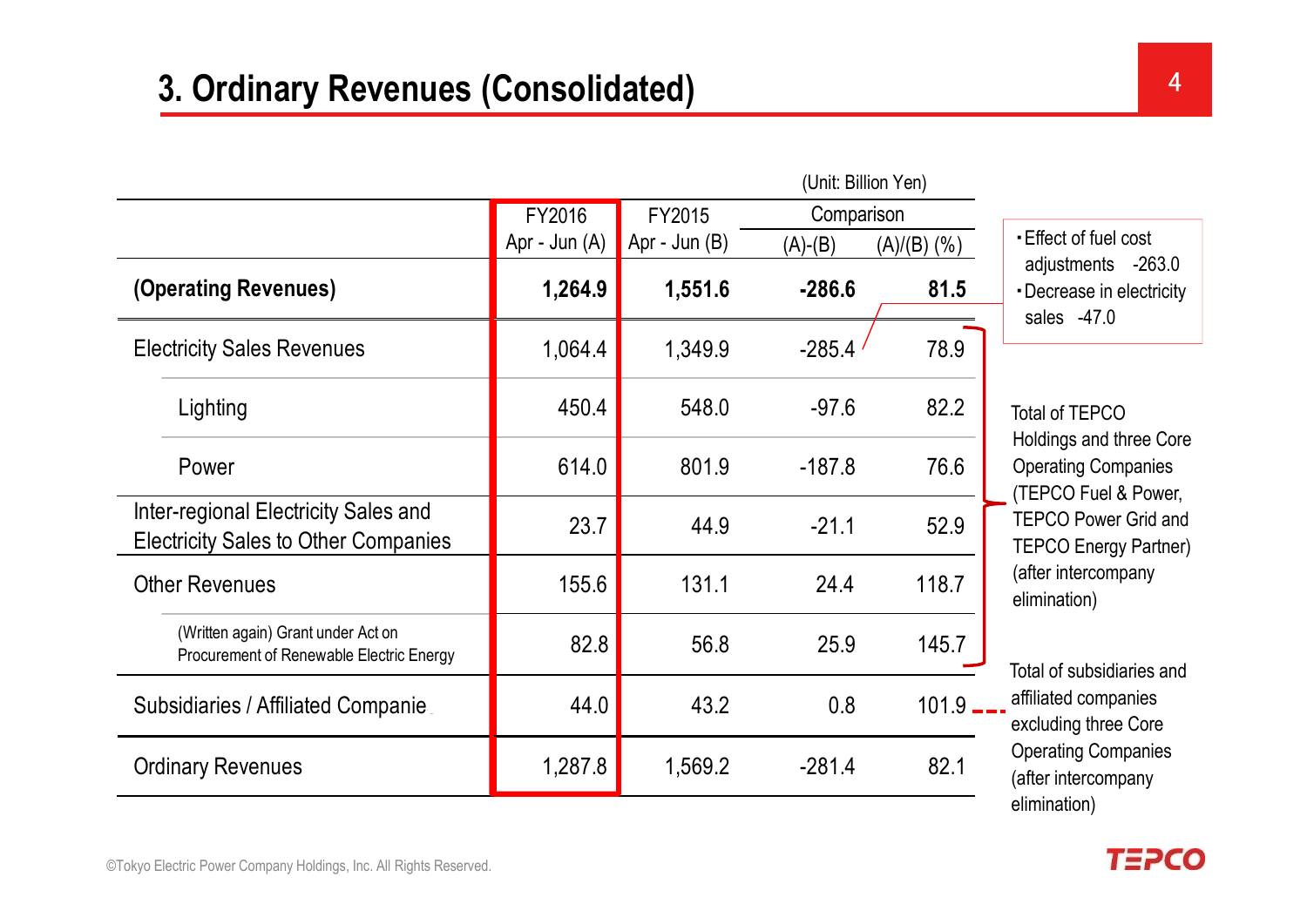| <b>Ordinary Income</b>                                                           | 136.7         | 214.1           | $-77.3$    | 63.9          | elimination)                                       |
|----------------------------------------------------------------------------------|---------------|-----------------|------------|---------------|----------------------------------------------------|
| (Operating Income)                                                               | (143.6)       | (228.2)         | $(-84.6)$  | (62.9)        | (after intercompany                                |
| <b>Ordinary Expenses</b>                                                         | 1,151.1       | 1,355.1         | $-204.0$   | 84.9          | excluding three Core<br><b>Operating Companies</b> |
| <b>Subsidiaries / Affiliated Companies</b>                                       | 33.1          | 31.1            | 1.9        | 106.4         | affiliated companies                               |
| (Written again) Payment under Act on<br>Procurement of Renewable Electric Energy | 100.6         | 66.5            | 34.0       | 151.1         | elimination)<br>Total of subsidiaries and          |
| <b>Other Expenses</b>                                                            | 266.6         | 233.9           | 32.6       | 114.0         | intercompany                                       |
| <b>Nuclear Back-end Costs</b>                                                    | 13.3          | 14.3            | $-0.9$     | 93.5          | <b>Core Operating</b><br>Companies (after          |
| Taxes, etc.                                                                      | 72.1          | 94.1            | $-22.0$    | 76.6          | Holdings and three                                 |
| <b>Interest Paid</b>                                                             | 20.4          | 22.7            | $-2.2$     | 90.0          | Total of TEPCO                                     |
| <b>Power Purchasing Costs</b>                                                    | 222.4         | 251.2           | $-28.7'$   | 88.6          | others                                             |
| <b>Depreciation Expenses</b>                                                     | 136.9         | 142.2           | $-5.3$     | 96.2          | thermal power<br>companies, IPP and                |
| <b>Maintenance Expenses</b>                                                      | 69.8          | 71.6            | $-1.8$     | 97.4          | • Decrease of purchase<br>from cooperative         |
| <b>Fuel Expenses</b>                                                             | 227.8         | 401.8           | $-173.9$   | 56.7          | power generation -11.0                             |
| <b>Personnel Expenses</b>                                                        | 88.3          | 91.8            | $-3.5$     | $96.2 -$      | •Decrease in thermal                               |
|                                                                                  | Apr - Jun (A) | Apr - Jun $(B)$ | $(A)-(B)$  | $(A)/(B)$ (%) | rate, CIF and others<br>$-163.0$                   |
|                                                                                  | FY2016        | FY2015          | Comparison |               | fluctuations of exchange                           |
| (Unit: Billion Yen)                                                              |               |                 |            |               | Effect of price                                    |

・Decrease of purchase fluctuations of exchange power generation -11.0 Total of subsidiaries and

**TEPCO**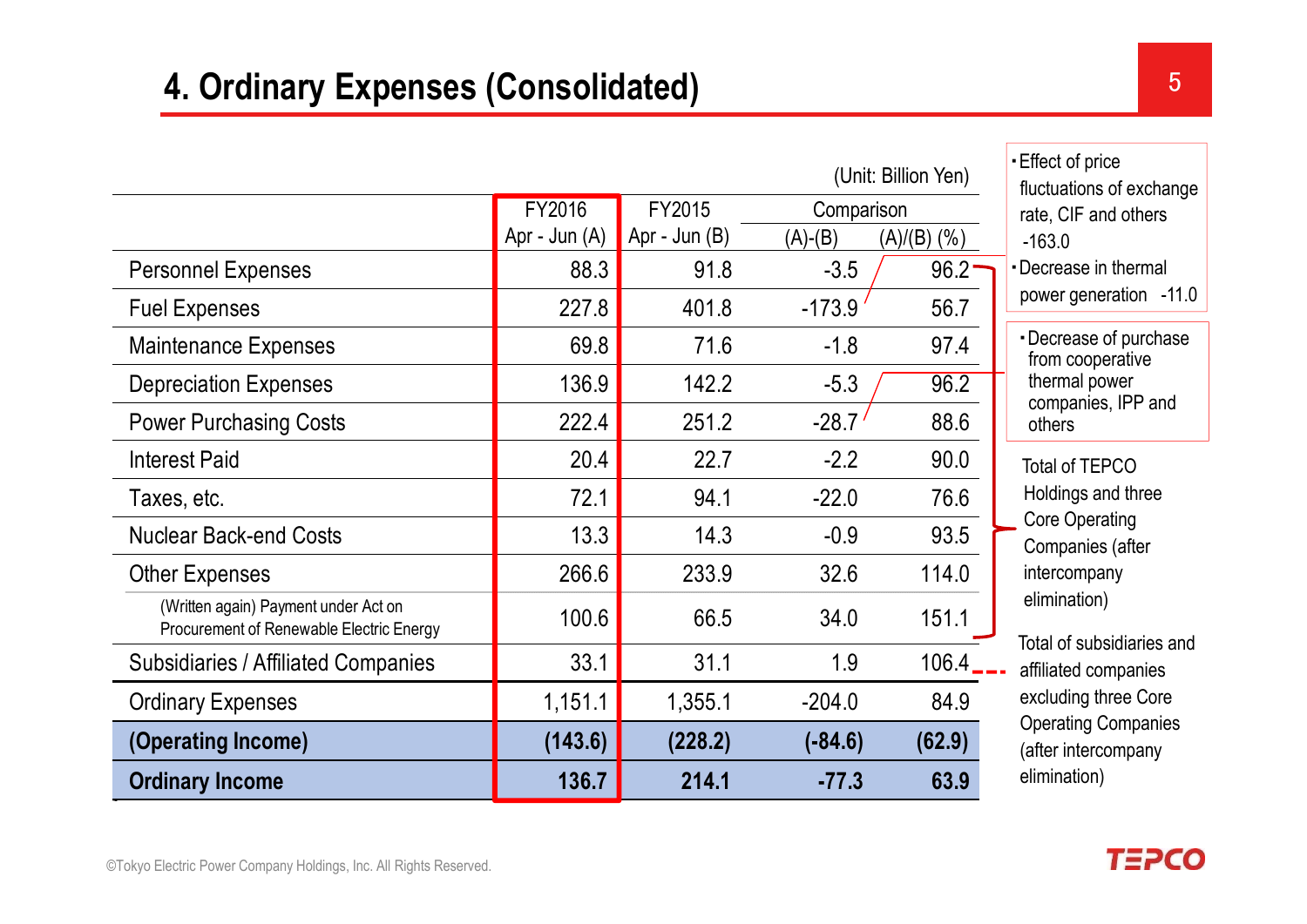### **5. Extraordinary Income/ Loss (Consolidated)** <sup>6</sup>

(Unit: Billion Yen)

|                                                 | <b>FY2016</b><br>Apr-Jun | <b>FY2015</b><br>Apr-Jun | Comparison |
|-------------------------------------------------|--------------------------|--------------------------|------------|
| <b>Extraordinary Income</b>                     |                          | 426.7                    | $-426.7$   |
| Grants-in-aid from NDF*                         |                          | 426.7                    | $-426.7$   |
| <b>Extraordinary Loss</b>                       | 119.9                    | 405.6                    | $-285.7$   |
| <b>Expenses for Nuclear Damage Compensation</b> | 119.9                    | 405.6                    | $-285.7$   |
| <b>Extraordinary Income/Loss</b>                | $-119.9$                 | 21.1                     | $-141.0$   |

<Extraordinary Loss>

 $\blacktriangleright$ Expenses for Nuclear Damage Compensation

・Increase in the estimated amount of compensation for opportunity losses on businesses and damage to reputation among other factors

\* Nuclear Damage Compensation and Decommissioning Facilitation Corporation